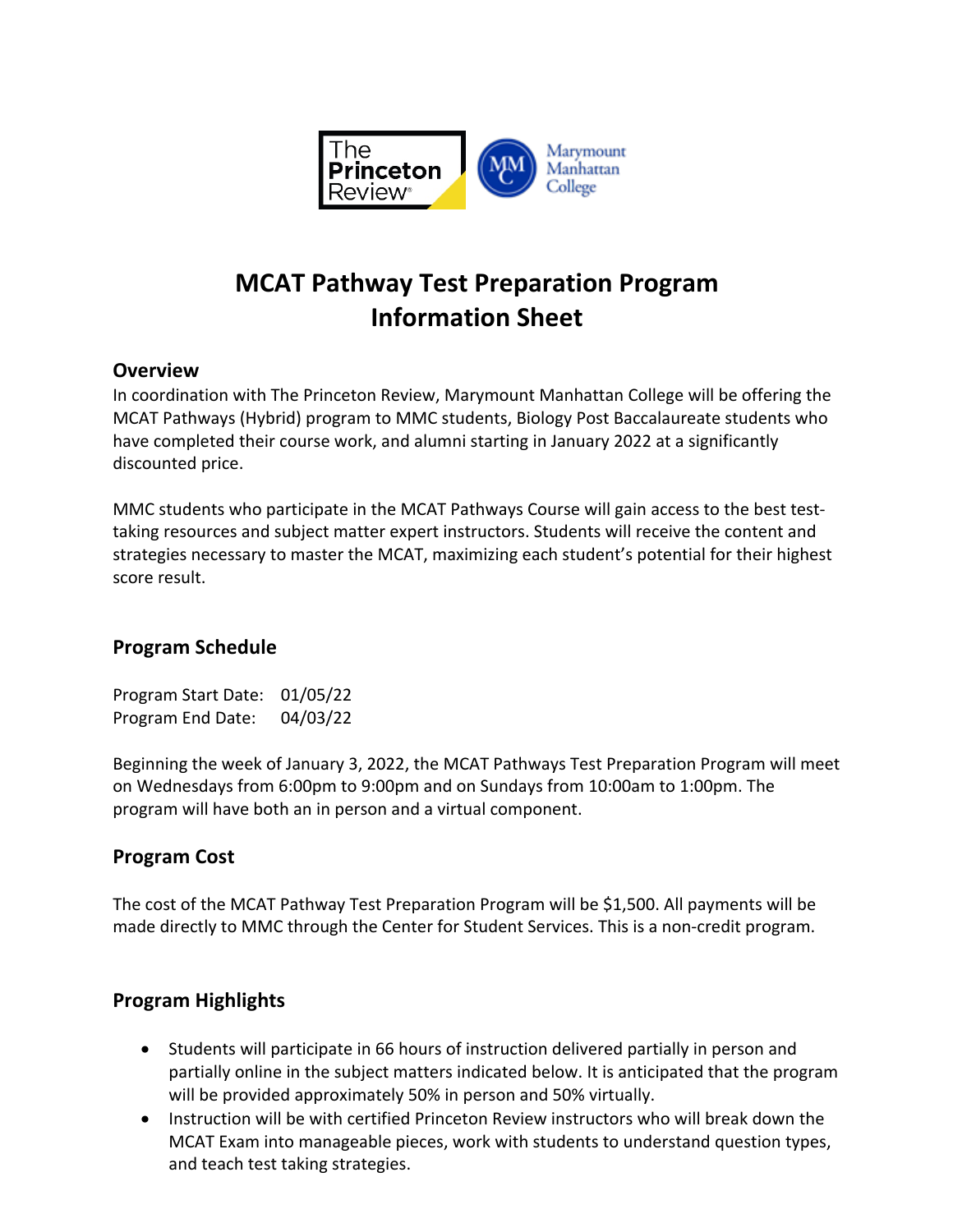- The instructors are experts in their respective fields and are masters of MCAT content and strategy.
- MMC students will have access to Full-length Practice Tests to assess progress and review as well as mock MCATs designed to look and feel like the actual test plus all other available AAMC exams. This includes AAMC Practice Exams 1-4, CARS Diagnostic Tool, MCAT AAMC Official Guide Questions, Official MCAT Question Packs, Online Flashcards and Sample Test.
- MMC students will have access to drills, succinct topic specific MedFlix videos, interactive score reports and to AAMC MCAT Official online resource materials. MedFlix is a comprehensive library of all MCAT course content conveniently available 24/7 with unlimited views and tracking. The library contains over 80 hours of online video lessons per subject and are broken down into 5 to 15 minute segments covering MCAT specific content and strategies designed to offer a one-on-one review.
- MMC students will have unlimited access to The Princeton Review's state-of-the art online student portal. Students receive personalized score reports that detail performance and pinpoint strengths and weaknesses.
- MMC students will have Access to DrillBuilder™ This tool enhances both the speed at which content is learned and the retention of that material, so students are not just learning faster, they're learning more. As each module is organized by subject and topic, students can gain mastery of the material through a variety of neuroscience techniques: assessing confidence, ensuring correct answers over time and providing clear answer explanations.
- MMC students will receive a complete set of comprehensive subject-specific review materials from The Princeton Review MCAT Book Set of 12 MCAT Publications. Four of these books are only available to students in the MCAT Pathways Course.

| <b>Subject</b>                                  | <b>Total Sessions</b> | <b>Total Hours</b> |
|-------------------------------------------------|-----------------------|--------------------|
| <b>Biology</b>                                  | 6                     | 18                 |
| <b>General Chemistry</b>                        | 3                     | 9                  |
| <b>Organic Chemistry</b>                        | 2                     | 6                  |
| <b>Physics</b>                                  | 3                     | 9                  |
| <b>Psychology &amp; Sociology</b>               | 4                     | 12                 |
| <b>Critical Analysis &amp; Reasoning Skills</b> | 4                     | 12                 |
| <b>Totals</b>                                   | 22                    | 66                 |

# **MCAT Pathways Course Total Sessions & Hours**

#### **Application and Payment Process**

Program applications will be available from the Division of the Sciences, located on the 6<sup>th</sup> floor of Carson Hall, and online at the Biology Post-Bac web page indicated below, starting on 10/19/21. Applications are due by 11/18/21, via email, to Jacqueline Noel at jnoel@mmm.edu.